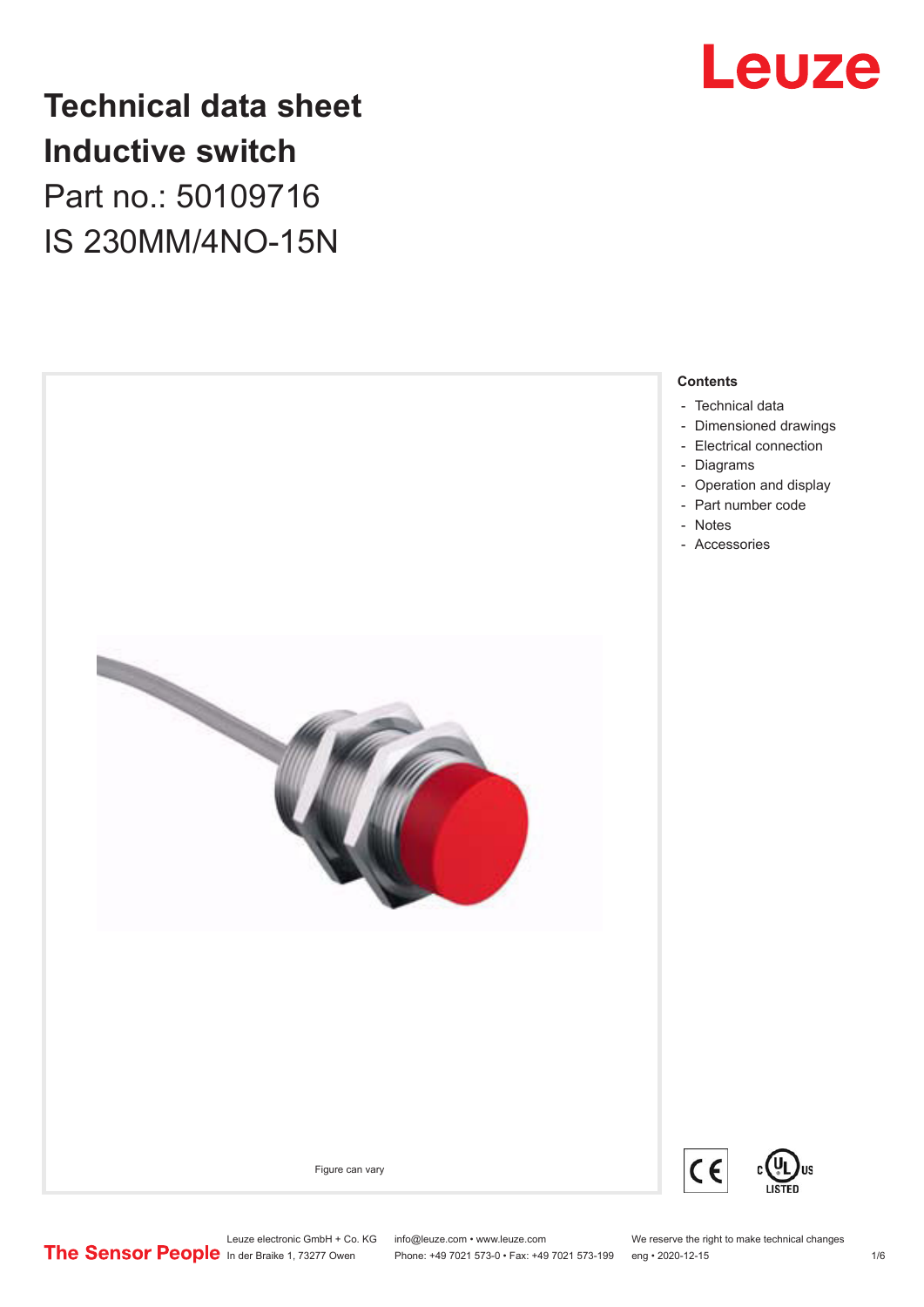# <span id="page-1-0"></span>**Technical data**

# Leuze

# **Basic data**

**Series** 230 **Typ. operating range limit S<sup>n</sup> Operating range S<sub>a</sub>** 

#### **Characteristic parameters**

MTTF 930 years

#### **Electrical data**

| <b>Electrical data</b> |                                      |                                                                                           |  |
|------------------------|--------------------------------------|-------------------------------------------------------------------------------------------|--|
| Protective circuit     |                                      | Inductive protection                                                                      |  |
|                        |                                      | Polarity reversal protection                                                              |  |
|                        |                                      | Short circuit protected                                                                   |  |
|                        | Performance data                     |                                                                                           |  |
|                        | Supply voltage $U_{\rm B}$           | 10  30 V, DC                                                                              |  |
|                        | <b>Residual ripple</b>               | $0 20 \%$ , From $U_{p}$                                                                  |  |
|                        | <b>Open-circuit current</b>          | $010$ mA                                                                                  |  |
|                        | Temperature drift, max. (in % of S.) | 10 %, Over the entire operating<br>temperature range                                      |  |
|                        | Repeatability, max. (in % of S.)     | 5 %, For $U_R$ = 20  30 V DC, ambient<br>temperature $T_a = 23 \degree C \pm 5 \degree C$ |  |
|                        | <b>Switching hysteresis</b>          | 20%                                                                                       |  |
|                        |                                      |                                                                                           |  |

15 mm

0 ... 12.1 mm

#### **Outputs**

**Number of digital switching outputs** 1 Piece(s)

#### **Switching outputs**

| owitching outputs         |                  |
|---------------------------|------------------|
| Voltage type              | DC.              |
| Switching current, max.   | 200 mA           |
| Residual current, max.    | $0.1 \text{ mA}$ |
| Voltage drop              | $\leq$ 2 V       |
| <b>Switching output 1</b> |                  |
|                           |                  |

**Switching element** Transistor, PNP **Switching principle** NO (normally open)

#### **Timing**

**Switching frequency** 700 Hz **Readiness delay** 60 ms

#### **Connection**

**Number of connections** 1 Piece(s)

| <b>Connection 1</b>       |                       |  |  |
|---------------------------|-----------------------|--|--|
| <b>Function</b>           | Signal OUT            |  |  |
|                           | Voltage supply        |  |  |
| <b>Type of connection</b> | Cable                 |  |  |
| Cable length              | 2,000 mm              |  |  |
| <b>Sheathing material</b> | <b>PVC</b>            |  |  |
| Cable color               | Gray                  |  |  |
| Number of conductors      | 3-wire                |  |  |
| Wire cross section        | $0.34 \, \text{mm}^2$ |  |  |

#### **Mechanical data Design** Cylindrical **Thread size** M30 x 1.5 mm **Dimension (Ø x L)** 30 mm x 52 mm **Type of installation** Non-embedded **Housing material Metal Metal housing** Nickel-plated brass **Sensing face material** Plastic, Polybutylene (PBT) **Net weight** 180 g **Housing color** Red, RAL 3000 Silver **Type of fastening** Mounting thread **Standard measuring plate** 45 x 45 mm<sup>2</sup>, Fe360 **Operation and display Type of display** LED **Number of LEDs** 1 Piece(s) **Environmental data** Ambient temperature, operation **-25** ... 70 °C **Ambient temperature, storage** -25 ... 70 °C **Certifications Degree of protection** IP 67 **Protection class** III **Certifications** c UL US **Test procedure for EMC in accordance**  IEC 61000-4-2 **with standard** IEC 61000-4-3 IEC 61000-4-4 Standards applied **IEC 60947-5-2 Correction factors Aluminum** 0.5 **Stainless steel 0.85 Copper** 0.4 **Brass** 0.5 **Fe360 steel** 1

#### **Classification**

| <b>Customs tariff number</b> | 85365019 |
|------------------------------|----------|
| eCl@ss 5.1.4                 | 27270101 |
| eCl@ss 8.0                   | 27270101 |
| eCl@ss 9.0                   | 27270101 |
| eCl@ss 10.0                  | 27270101 |
| eCl@ss 11.0                  | 27270101 |
| <b>ETIM 5.0</b>              | EC002714 |
| <b>ETIM 6.0</b>              | EC002714 |
| <b>ETIM 7.0</b>              | EC002714 |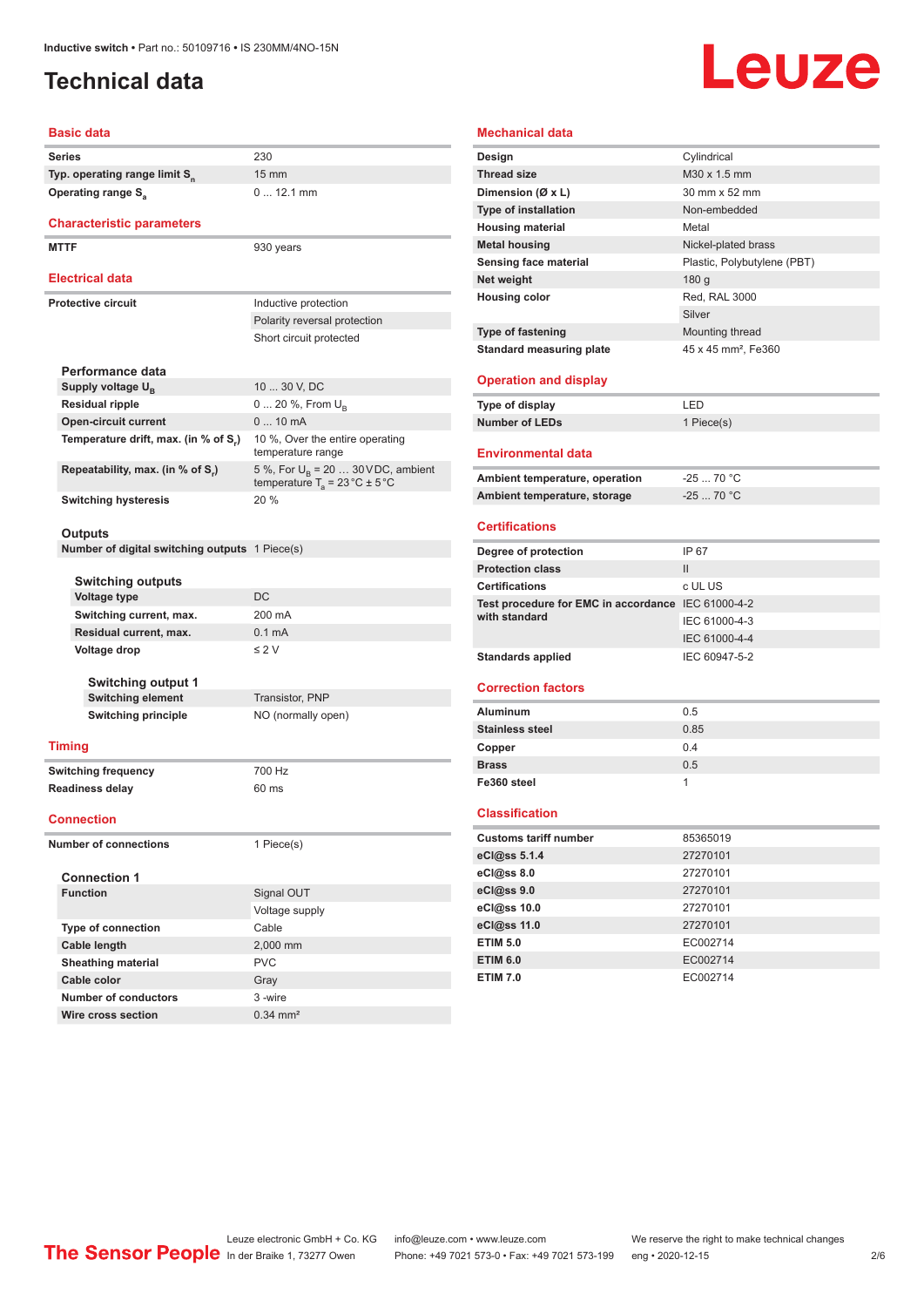# <span id="page-2-0"></span>**Dimensioned drawings**

All dimensions in millimeters



# **Electrical connection**

**Connection 1**

| <b>Function</b>             | Signal OUT<br>Voltage supply |
|-----------------------------|------------------------------|
| Type of connection          | Cable                        |
| Cable length                | 2,000 mm                     |
| <b>Sheathing material</b>   | <b>PVC</b>                   |
| Cable color                 | Gray                         |
| <b>Number of conductors</b> | 3-wire                       |
| Wire cross section          | $0.34 \, \text{mm}^2$        |

### **Conductor color Conductor assignment**

| <b>Brown</b> | V+               |
|--------------|------------------|
| <b>Blue</b>  | <b>GND</b>       |
| <b>Black</b> | OUT <sub>1</sub> |

# Leuze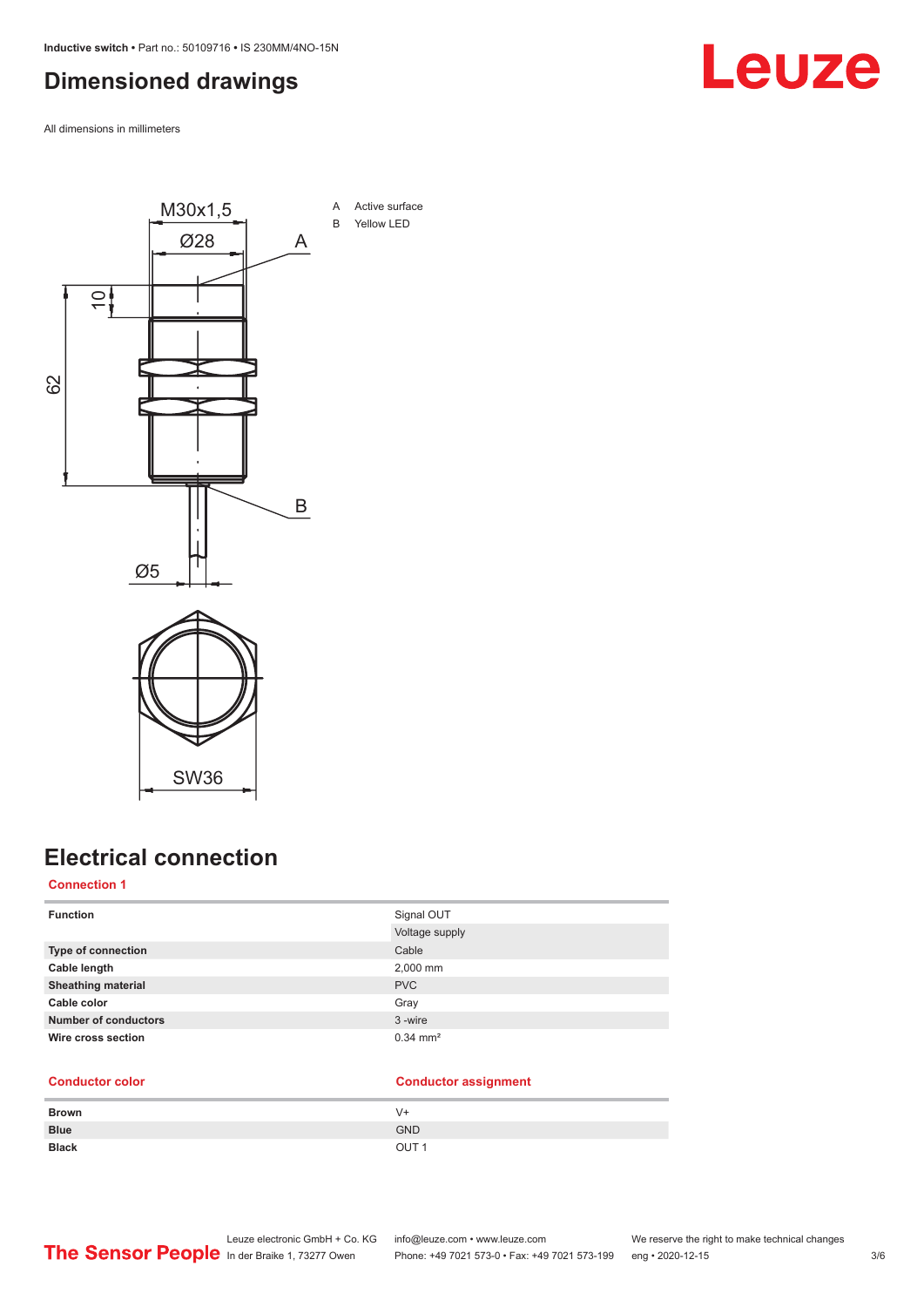### <span id="page-3-0"></span>**Diagrams**

# Leuze

### Non-embedded installation



# Types with  $S_n$  = 15.0 mm



# **Operation and display**

| <b>LED</b> | <b>Display</b> | <b>Meaning</b> |
|------------|----------------|----------------|
|            |                |                |

- a Inductive switch
- b Standard measuring plate

**1** Yellow, continuous light Switching output/switching state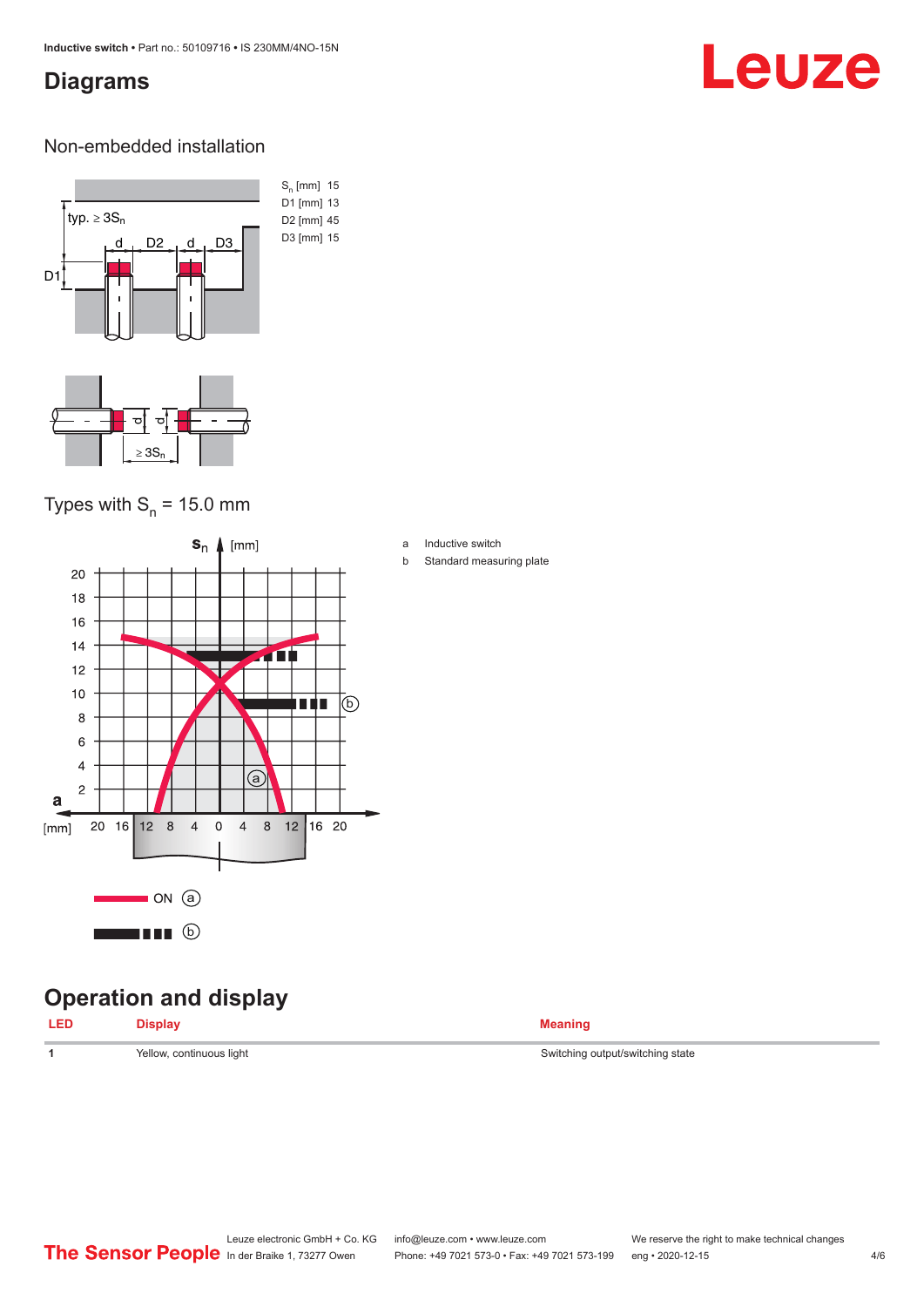## <span id="page-4-0"></span>**Part number code**

Part designation: **ISX YYY ZZ/AAA.BB-CCC-DDD-DDD**



| <b>ISX</b> | Operating principle / construction<br>IS: inductive switch, standard design<br>ISS: inductive switch, short construction                                                                                                                                                                                                                                                                                                                                                                                                                                                                                                                                                                                                                                                                                                                                                                                                                                                                                                                                                                                                                                                                                                                                                                                                                                                                                                                                                                          |
|------------|---------------------------------------------------------------------------------------------------------------------------------------------------------------------------------------------------------------------------------------------------------------------------------------------------------------------------------------------------------------------------------------------------------------------------------------------------------------------------------------------------------------------------------------------------------------------------------------------------------------------------------------------------------------------------------------------------------------------------------------------------------------------------------------------------------------------------------------------------------------------------------------------------------------------------------------------------------------------------------------------------------------------------------------------------------------------------------------------------------------------------------------------------------------------------------------------------------------------------------------------------------------------------------------------------------------------------------------------------------------------------------------------------------------------------------------------------------------------------------------------------|
| <b>YYY</b> | <b>Series</b><br>203: series with Ø 3 mm<br>204: series with $\varnothing$ 4 mm<br>205: series with M5 x 0.5 external thread<br>206: series with $\varnothing$ 6.5 mm<br>208: series with M8 x 1 external thread<br>212: series with M12 x 1 external thread<br>218: series with M18 x 1 external thread<br>230: series with M30 x 1.5 external thread<br>240: series in cubic design<br>244: series in cubic design<br>255: series with 5 x 5 mm <sup>2</sup> cross section<br>288: series with 8 x 8 mm <sup>2</sup> cross section                                                                                                                                                                                                                                                                                                                                                                                                                                                                                                                                                                                                                                                                                                                                                                                                                                                                                                                                                              |
| <b>ZZ</b>  | Housing / thread<br>MM: metal housing (active surface: plastic) / metric thread<br>FM: full-metal housing (active surface: stainless steel AISI 316L) / metric thread<br>MP: metal housing (active surface: plastic) / smooth (without thread)                                                                                                                                                                                                                                                                                                                                                                                                                                                                                                                                                                                                                                                                                                                                                                                                                                                                                                                                                                                                                                                                                                                                                                                                                                                    |
| <b>AAA</b> | Output current / supply<br>4NO: PNP transistor, NO contact<br>4NC: PNP transistor, NC contact<br>2NO: NPN transistor, NO contact<br>2NC: NPN transistor, NC contact<br>1NO: relay, NO contact / AC/DC<br>1NC: relay, NC contact / AC/DC<br>44: 2 PNP transistor switching outputs, antivalent (NO + NC)<br>22: 2 NPN transistor switching outputs, antivalent (NO + NC)                                                                                                                                                                                                                                                                                                                                                                                                                                                                                                                                                                                                                                                                                                                                                                                                                                                                                                                                                                                                                                                                                                                           |
| BB         | Special equipment<br>n/a: no special equipment<br>5F: food version<br>5: housing material V2A (1.4305, AISI 303)                                                                                                                                                                                                                                                                                                                                                                                                                                                                                                                                                                                                                                                                                                                                                                                                                                                                                                                                                                                                                                                                                                                                                                                                                                                                                                                                                                                  |
| <b>CCC</b> | Measurement range / type of installation<br>1E0: typ. range limit 1.0 mm / embedded installation<br>1E5: typ. range limit 1.5 mm / embedded installation<br>2E0: typ. range limit 2.0 mm / embedded installation<br>3E0: typ. range limit 3.0 mm / embedded installation<br>4E0: typ. range limit 4.0 mm / embedded installation<br>5E0: typ. range limit 5.0 mm / embedded installation<br>6E0: typ. range limit 6.0 mm / embedded installation<br>8E0: typ. range limit 8.0 mm / embedded installation<br>10E: typ. range limit 10.0 mm / embedded installation<br>12E: typ. range limit 12.0 mm / embedded installation<br>15E: typ. range limit 15.0 mm / embedded installation<br>20E: typ. range limit 20.0 mm / embedded installation<br>22E: typ. range limit 22.0 mm / embedded installation<br>2N5: typ. range limit 2.5 mm / non-embedded installation<br>4N0: typ. range limit 4.0 mm / non-embedded installation<br>8N0: typ. range limit 8.0 mm / non-embedded installation<br>10N: typ. range limit 10.0 mm / non-embedded installation<br>12N: typ. range limit 12.0 mm / non-embedded installation<br>14N: typ. range limit 14.0 mm / non-embedded installation<br>15N: typ. range limit 15.0 mm / non-embedded installation<br>20N: typ. range limit 20.0 mm / non-embedded installation<br>22N: typ. range limit 22.0 mm / non-embedded installation<br>25N: typ. range limit 25.0 mm / non-embedded installation<br>40N: typ. range limit 40.0 mm / non-embedded installation |
| <b>DDD</b> | <b>Electrical connection</b><br>n/a: cable, standard length 2000 mm<br>S12: M12 connector, 4-pin, axial<br>200-S12: cable, length 200 mm with M12 connector, 4-pin, axial<br>200-S8.3: cable, length 200 mm with M8 connector, 3-pin, axial<br>S8.3: M8 connector, 3-pin, axial<br>005-S8.3: cable, length 500 mm with M8 connector, 3-pin, axial<br>050: cable, standard length 5000 mm, 3-wire                                                                                                                                                                                                                                                                                                                                                                                                                                                                                                                                                                                                                                                                                                                                                                                                                                                                                                                                                                                                                                                                                                  |



 $\%$  A list with all available device types can be found on the Leuze website at www.leuze.com.

Leuze electronic GmbH + Co. KG info@leuze.com • www.leuze.com We reserve the right to make technical changes In der Braike 1, 73277 Owen Phone: +49 7021 573-0 • Fax: +49 7021 573-199 eng • 2020-12-15